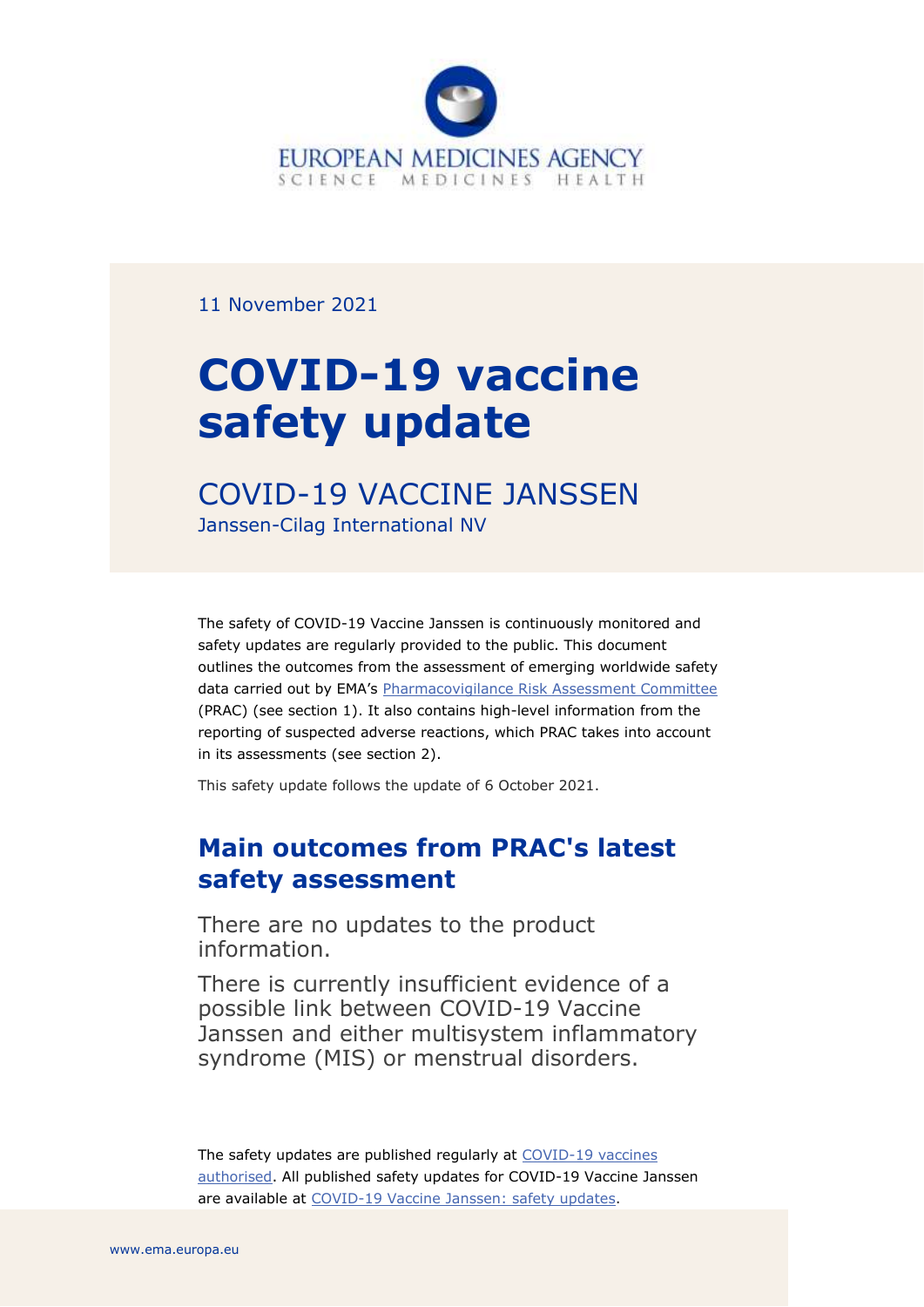Since its marketing authorisation in the European Union (EU) on 11 March 2021 until 29 October 2021, more than 16.3 million doses of COVID-19 Vaccine Janssen have been administered in the EU/EEA<sup>1</sup>.

> **Almost 16.3 million** doses administered in EEA

# **1. Updates on safety assessments for COVID-19 Vaccine Janssen**

During its meetings held 25 to 28 October 2021 and 04 November 2021, PRAC assessed new safety data for COVID-19 Vaccine Janssen (see section 2 'How safety is monitored').

## Multisystem inflammatory syndrome (MIS)

[PRAC](https://www.ema.europa.eu/en/glossary/prac) has concluded that there is currently insufficient evidence of a possible link between COVID-19 vaccine Janssen and very rare cases of multisystem inflammatory syndrome (MIS).

MIS is a rare serious inflammatory condition affecting many parts of the body and symptoms can include tiredness, persistent severe fever, diarrhoea, vomiting, stomach pain, headache, chest pain and difficulty breathing. MIS has previously been reported following COVID-19 disease.

The committee's assessment is based on available spontaneously reported adverse events and currently does not warrant an update of the [product](https://www.ema.europa.eu/en/glossary/product-information)  [information.](https://www.ema.europa.eu/en/glossary/product-information) In most cases, the events occurred in individuals suffering from multiple diseases and did not fulfil the formal diagnostic criteria for MIS. A small number of cases had sufficient diagnostic information, but the clinical information was too limited to allow an adequate assessment.

## Menstrual disorders

PRAC concluded there is insufficient evidence to support a possible causal relationship between COVID-19 Vaccine Janssen and menstrual disorders.

Until 30 September 2021, a total of 1,238 cases of menstrual disorders had been reported spontaneously worldwide following vaccination with COVID-19 Vaccine Janssen. Of these, 550 were received during the latest

<sup>&</sup>lt;sup>1</sup> The [European Centre for Disease Prevention and Control \(ECDC\)](https://qap.ecdc.europa.eu/public/extensions/COVID-19/vaccine-tracker.html#uptake-tab) collects these exposure data from EU Member States as well as from the additional countries of the European Economic Area (EEA) Norway, Iceland and Liechtenstein.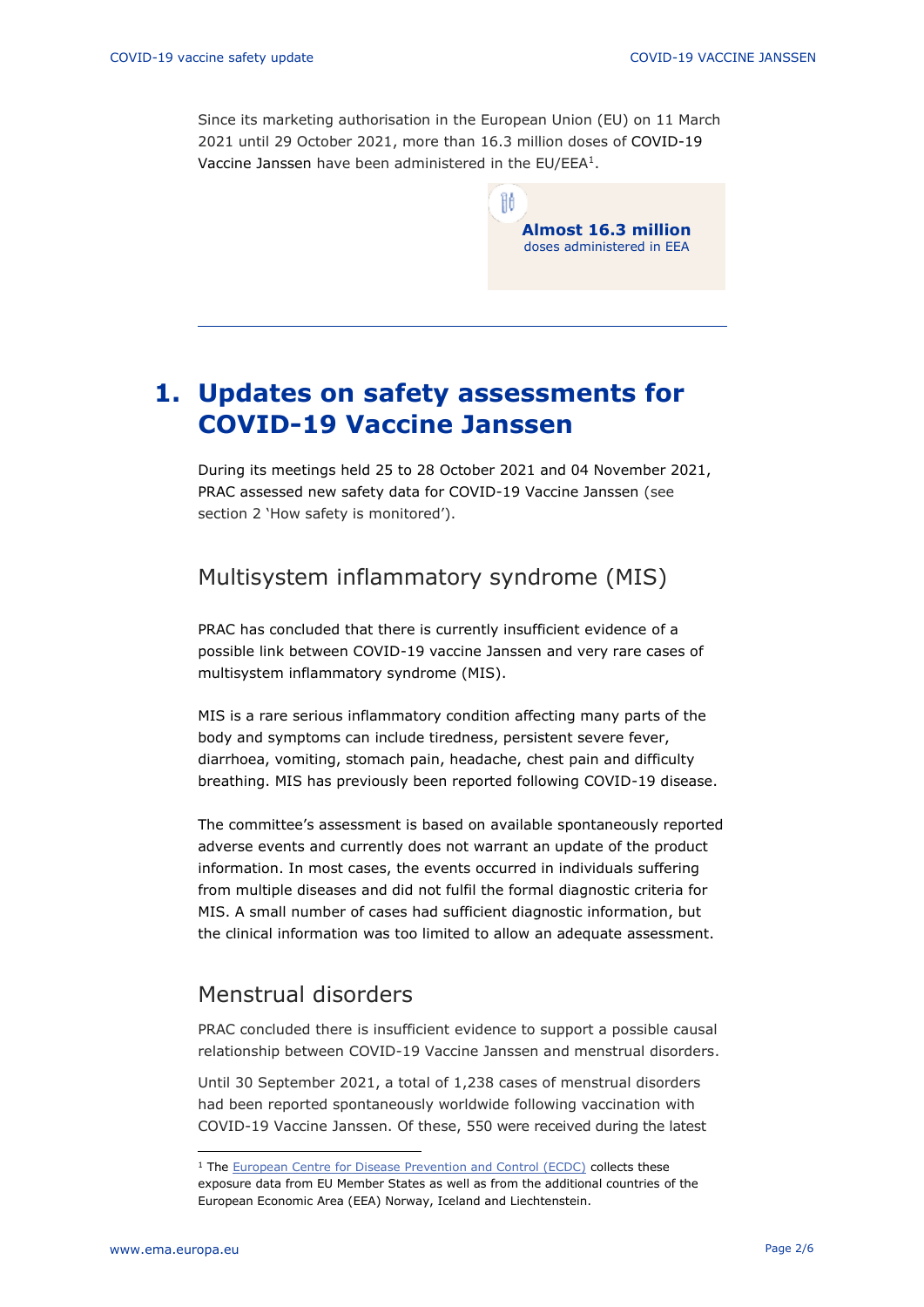monthly reporting period, of which heavy menstrual bleeding, intermenstrual bleeding and amenorrhoea (missed or stopped period) were the most frequently reported terms. Spontaneously reported cases concern suspected side effects, i.e. medical events that have been observed after vaccination, but which are not necessarily related to or caused by the vaccine.

The assessment of all spontaneously reported cases included an analysis of the type of symptoms, their time to onset and duration, as well as concomitant treatment and medical history/current conditions; no specific pattern of menstrual cycle disturbances could be identified. Observed-toexpected (O/E) analyses for pre- and postmenopausal women resulted in O/E ratios substantially below 1; this means the number of cases reported after vaccination in relevant time windows was below the number of such events expected to occur in the unvaccinated female populations of the same size (based on observational data collected from the general population), even if all reported cases were assumed to be possibly causally related. In addition, no statistical differences in reports of menstrual disorders between the vaccinated and unvaccinated groups could be identified from clinical trial data.

## **2. How safety is monitored**

As for all COVID-19 vaccines, relevant new information emerging on COVID-19 Vaccine Janssen is collected and promptly reviewed. This is in line with the [pharmacovigilance plan for COVID-19 vaccines](https://www.ema.europa.eu/en/human-regulatory/overview/public-health-threats/coronavirus-disease-covid-19/treatments-vaccines/treatments-vaccines-covid-19-post-authorisation#covid-19-vaccines:-pharmacovigilance-plan-section) of the EU regulatory network (comprising the regulatory bodies of the EU Member States, EMA and the European Commission).

#### Summary safety reports

The pharmacovigilance plan for COVID-19 vaccines includes Monthly Summary Safety Reports (MSSRs) which are compiled by the marketing authorisation holders to support timely and continuous benefit-risk evaluations for COVID-19 vaccines used during the pandemic. MSSRs are intended to be compiled for at least the first six months of marketing (afterwards, pandemic summary safety reports may cover time periods longer than a month). These reports complement the submission of [Periodic Safety Update Reports](https://www.ema.europa.eu/en/human-regulatory/post-authorisation/pharmacovigilance/periodic-safety-update-reports-psurs) (PSURs).

#### Case reports of suspected side effects

Collecting reports of medical events and problems that occur following the use of a medicine, and therefore might be side effects, is one of the pillars of the EU safety monitoring system. Healthcare professionals and vaccinated individuals are encouraged to report to their national competent authorities all suspected side effects individuals may have experienced after receiving a vaccine even if it is unclear whether the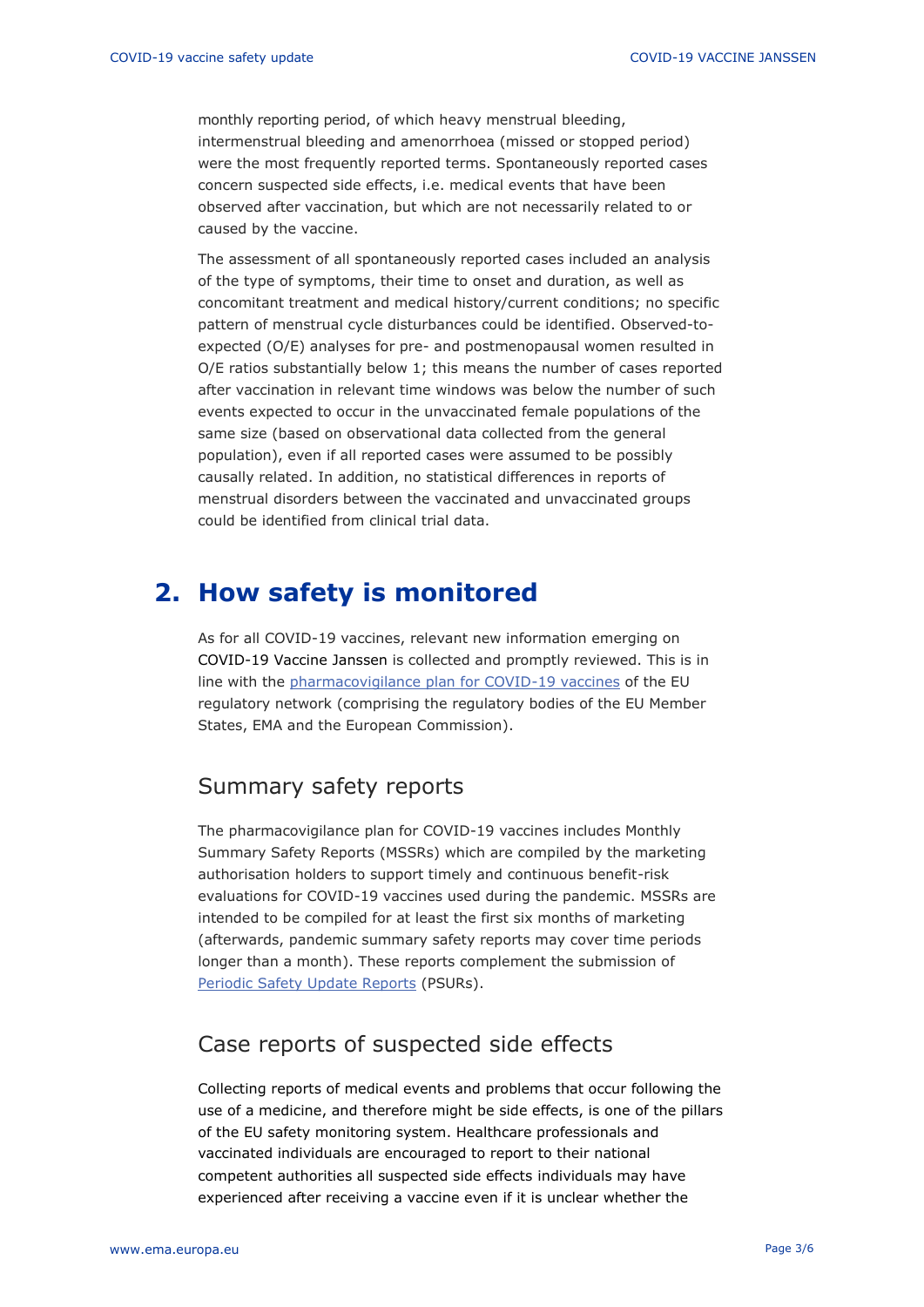vaccine was the cause. For more information on how to report, including the importance of detailing the vaccine product name and the batch, see [Reporting suspected side effects.](https://www.ema.europa.eu/en/human-regulatory/overview/public-health-threats/coronavirus-disease-covid-19/public-health-advice-during-covid-19-pandemic#reporting-suspected-side-effects-section)

These spontaneous reports are collected in EudraVigilance, the EU database used for monitoring and analysing suspected side effects. Publicly available information can be accessed via [EudraVigilance](https://www.adrreports.eu/en/index.html) – [European database of suspected drug reaction reports](https://www.adrreports.eu/en/index.html) in all EU/EEA languages. Search for "COVID-19 VACCINE JANSSEN (AD26.COV2.S)" to see all suspected side effect cases reported for COVID-19 Vaccine Janssen.

As of 28 October 2021, a total of 28,244 cases of suspected side effects with COVID-19 Vaccine Janssen were spontaneously reported to EudraVigilance from EU/EEA countries; 198 of these reported a fatal outcome $^{2,3}$ . By the same date, almost 16.3 million doses of COVID-19 Vaccine Janssen had been administered to people in the EU/EEA<sup>4</sup>.

**These reports describe suspected side effects in individuals, i.e. medical events observed following the use of a vaccine. The fact that someone has had a medical issue or died after vaccination does not necessarily mean that this was caused by the vaccine. This may have been caused, for example, by health problems not related to the vaccination.** 

The EU regulatory network continuously monitors EudraVigilance to detect any new safety issues. EudraVigilance relies on individual healthcare professionals and patients to report their own experience. The monitoring detects unusual or unexpected patterns in the reports received for further investigation and risk assessment. EMA's detailed assessments take into account all available data from all sources to draw a robust conclusion on the safety of the vaccine. These data include clinical trial results, reports of suspected side effects in EudraVigilance, epidemiological studies monitoring the safety of the vaccine, toxicological investigations and any other relevant information.

#### Planned and ongoing studies

The company that markets COVID-19 Vaccine Janssen will continue to provide results from ongoing clinical trials. It will also conduct additional studies to monitor the safety and effectiveness of the vaccine as it is used

 $2$  These figures have been calculated excluding cases reported from Northern Ireland (EU reporting requirements for suspected adverse reactions to EudraVigilance apply to Northern Ireland in accordance with the Protocol on Ireland/Northern Ireland).

 $3$  Source: EudraVigilance. These figures cannot be extracted directly from the public database of suspected adverse reactions, which groups information per type of side effects. As more than one suspected side effect may have been included in a single case report, the total number of side effects will never match the number of individual cases. Similarly, this public database does not provide the total number of cases reported with a fatal outcome.

<sup>&</sup>lt;sup>4</sup> The [European Centre for Disease Prevention and Control \(ECDC\)](https://qap.ecdc.europa.eu/public/extensions/COVID-19/vaccine-tracker.html#uptake-tab) collects these exposure data from EU Member States as well as from the additional countries of the European Economic Area (EEA) Norway, Iceland and Liechtenstein.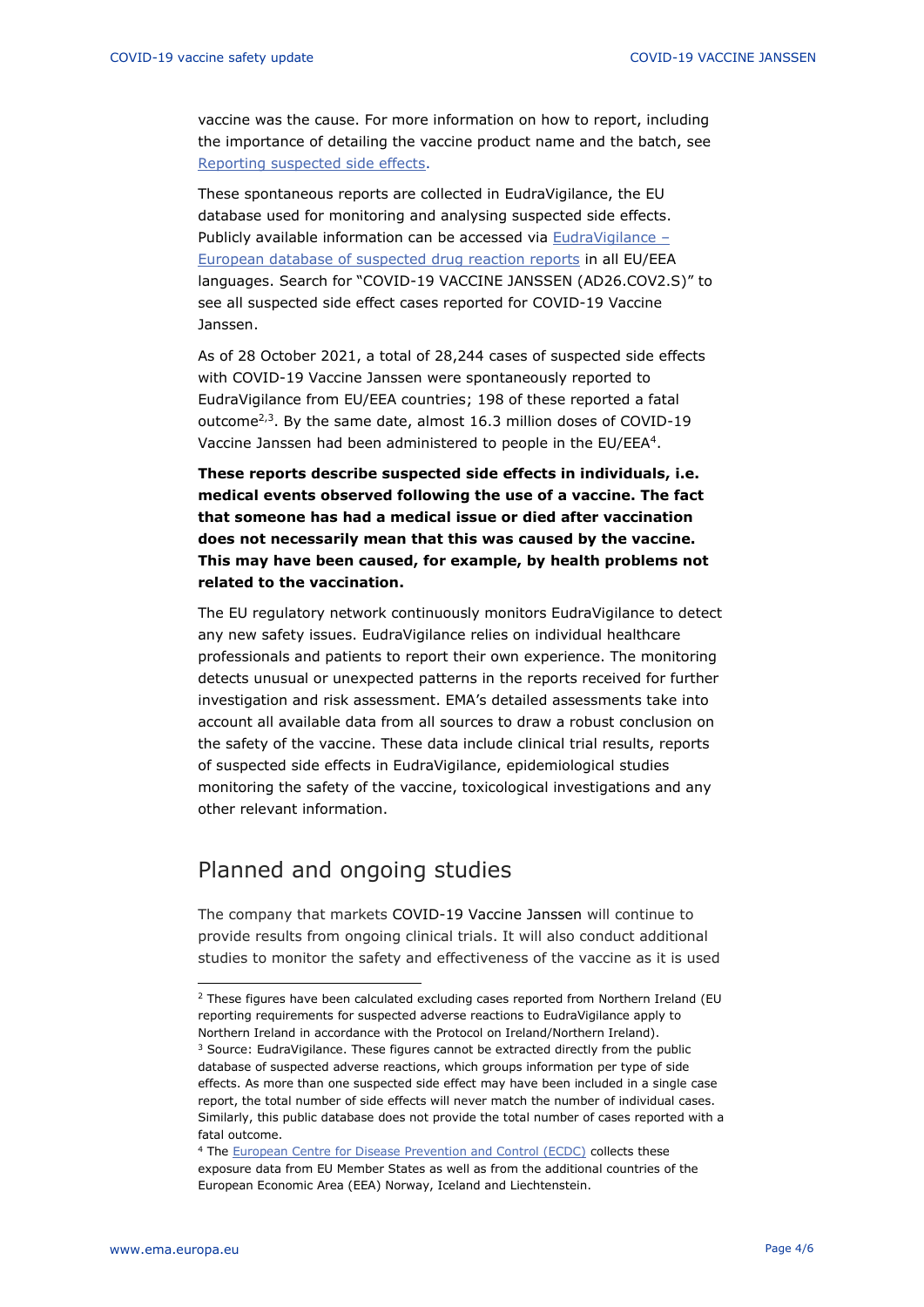in vaccination campaigns and other clinical practice. For the list of planned and ongoing safety studies for COVID-19 Vaccine Janssen, see the risk [management plan.](https://www.ema.europa.eu/en/documents/rmp-summary/covid-19-vaccine-janssen-epar-risk-management-plan_en.pdf)

A [paediatric investigation plan](https://www.ema.europa.eu/en/medicines/human/paediatric-investigation-plans/emea-002880-pip01-20) (PIP) for COVID-19 Vaccine Janssen is in place. This describes how the company will collect data on the vaccine's efficacy and safety for its potential use in children.

In addition, EMA is coordinating [observational studies](https://www.ema.europa.eu/en/human-regulatory/overview/public-health-threats/coronavirus-disease-covid-19/treatments-vaccines/treatments-vaccines-covid-19-post-authorisation#observational-research-section) in EU Member States looking at real-world data from clinical practice to monitor the safety and effectiveness of COVID-19 vaccines, including in pregnant women.

# **3. Other information for COVID-19 Vaccine Janssen**

COVID-19 Vaccine Janssen is a vaccine that was authorised in the EU on 11 March 2021 for use in people aged 18 years and older to prevent COVID-19 when infected with the coronavirus SARS-CoV-2. COVID-19 is a potentially severe disease that may result in death.

COVID-19 Vaccine Janssen contains an adenovirus that has been modified to carry molecules of DNA, which the body uses to temporarily produce the SARS-CoV-2 spike protein. The spike protein does not cause COVID-19. The adenovirus cannot reproduce and does not cause viral disease.

Before COVID-19 Vaccine Janssen was granted an EU marketing authorisation, the efficacy and safety of the vaccine were assessed through pre-clinical studies and large clinical trials. More than 27,000 participants had been given the vaccine in clinical trials.

Like all medicines, this vaccine can cause side effects, although not everybody will experience them. The most common side effects known for COVID-19 Vaccine Janssen are usually mild or moderate and get better within a few days after vaccination.

More information on how COVID-19 Vaccine Janssen works and its use is available in all EU/EEA languages in the [medicine overview.](https://www.ema.europa.eu/en/medicines/human/EPAR/covid-19-vaccine-janssen#overview-section) This includes information on use in pregnant and breastfeeding women and immunocompromised individuals.

The full [product information](https://www.ema.europa.eu/en/medicines/human/EPAR/covid-19-vaccine-janssen#product-information-section) with the summary of product characteristics and the package leaflet is also available in all EU/EEA languages.